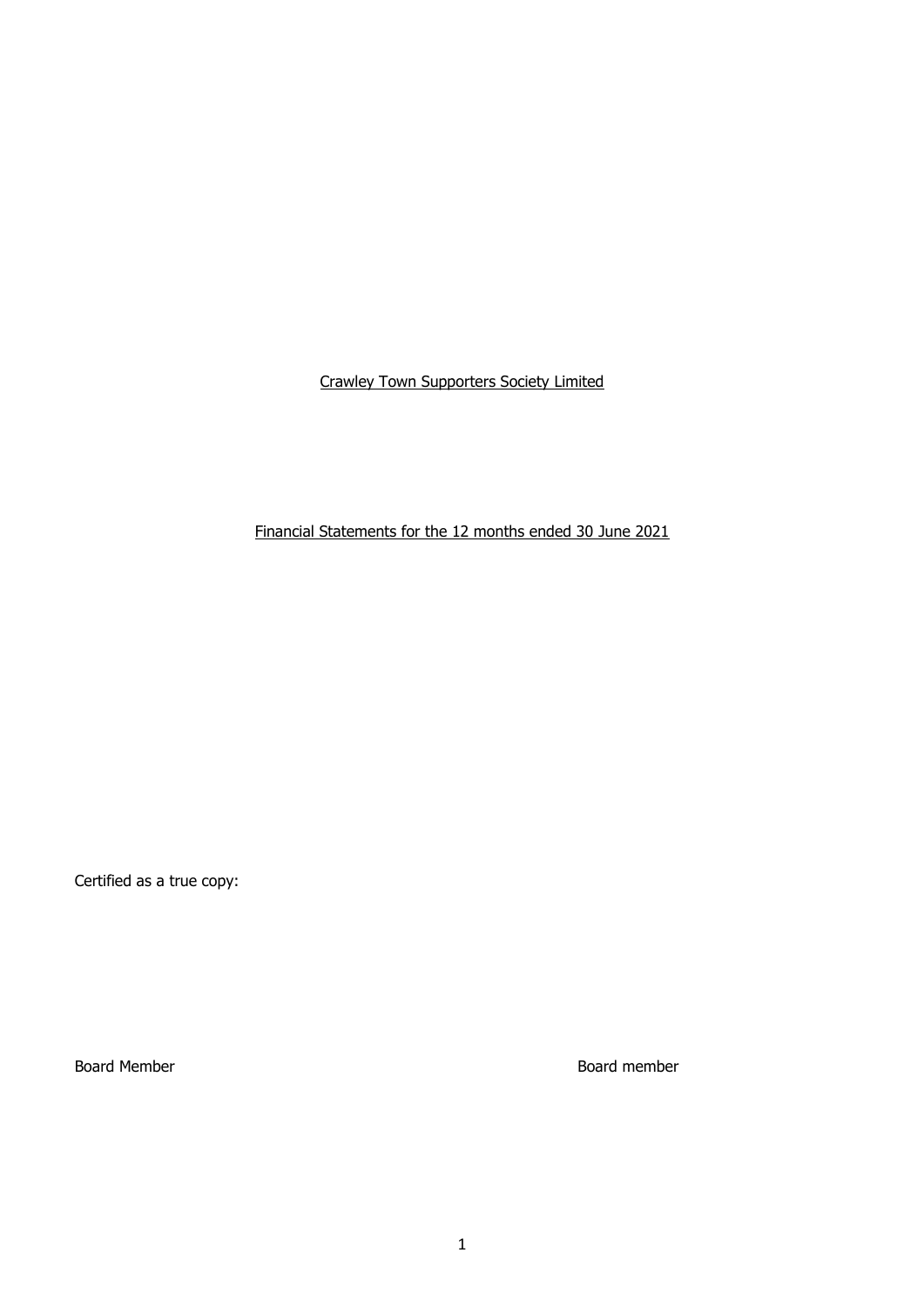### Contents of the Financial Statements for the period ended 30 June 2021

|                                               | Page |
|-----------------------------------------------|------|
| Society Information                           | 3    |
| Statement from Independent Examiner           | 4    |
| Statement of Society Board's responsibilities | 5    |
| Profit and Loss Account                       | 6    |
| <b>Balance Sheet</b>                          |      |
| Notes to the Financial Statements             | 8-9  |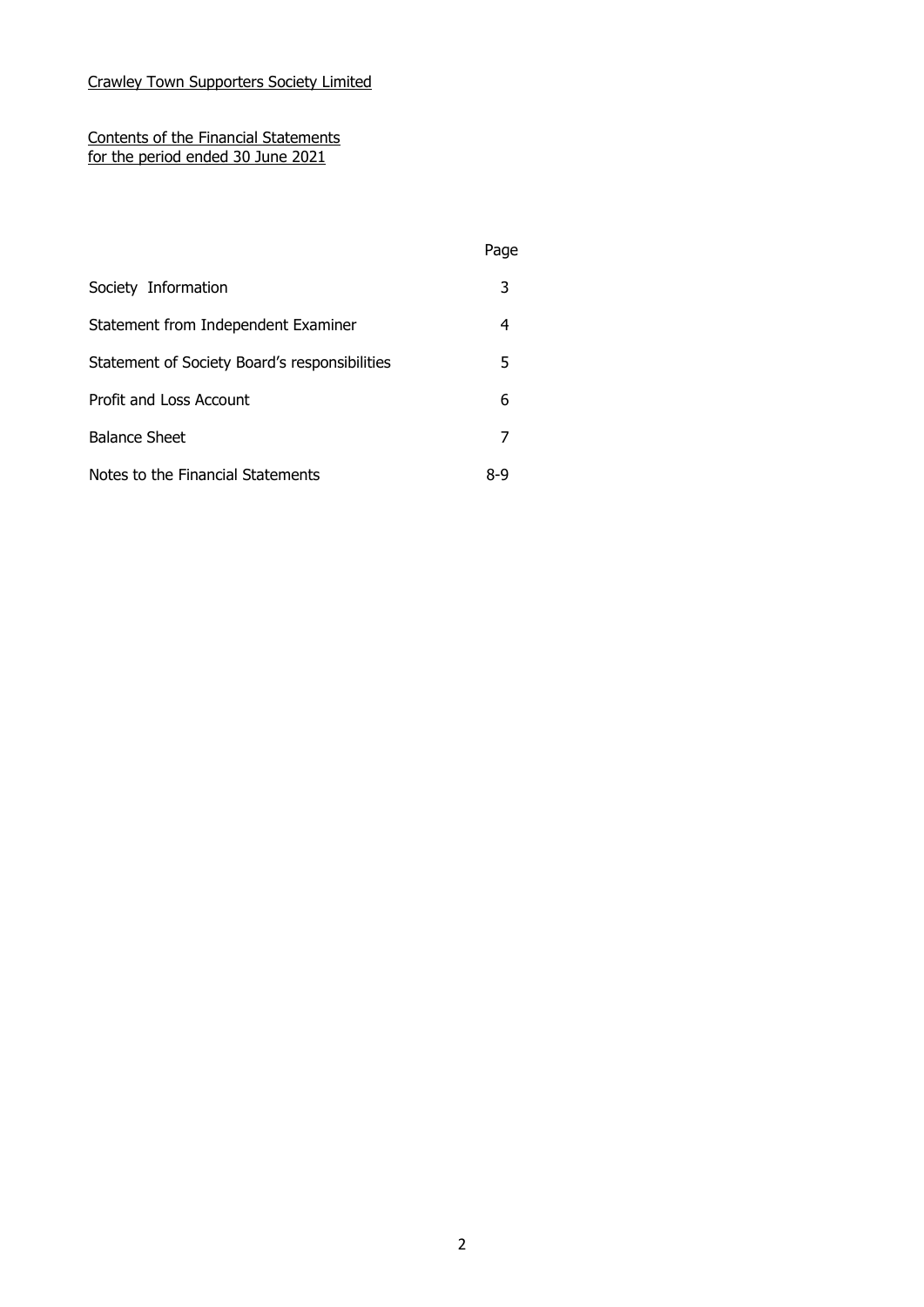Company Information for the period ended 30 June 2021

TREASURER: S Smith

### **REGISTERED OFFICE:** 17 Farncombe Close

Wivelsfield Green Haywards Heath RH17 7RA

### **REGISTERED NUMBER:** 30100R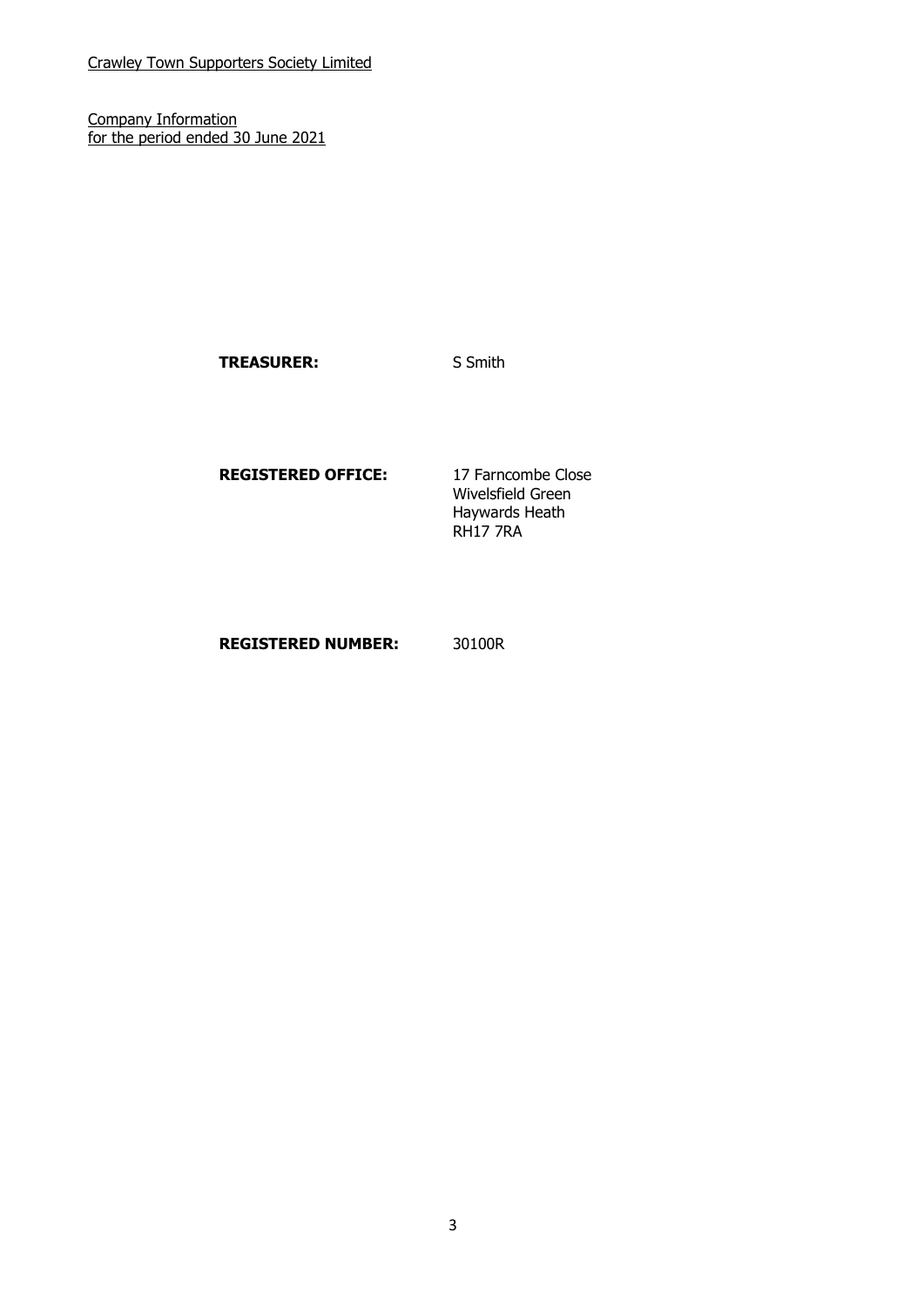for the period ended 30 June 2021

### Statement of Independent Examiner

I have examined the attached financial statements of Crawley Town Supporters Society Limited.

To the best of my knowledge and belief, and in accordance with explanations given to me, they have been properly prepared from the accounting records of the Society and are in agreement with them.

My examination has been limited to the information placed before me and does not constitute a full audit of the company's financial affairs.

…………………………………………………….. Independent Examiner

……………………………………………………..

Date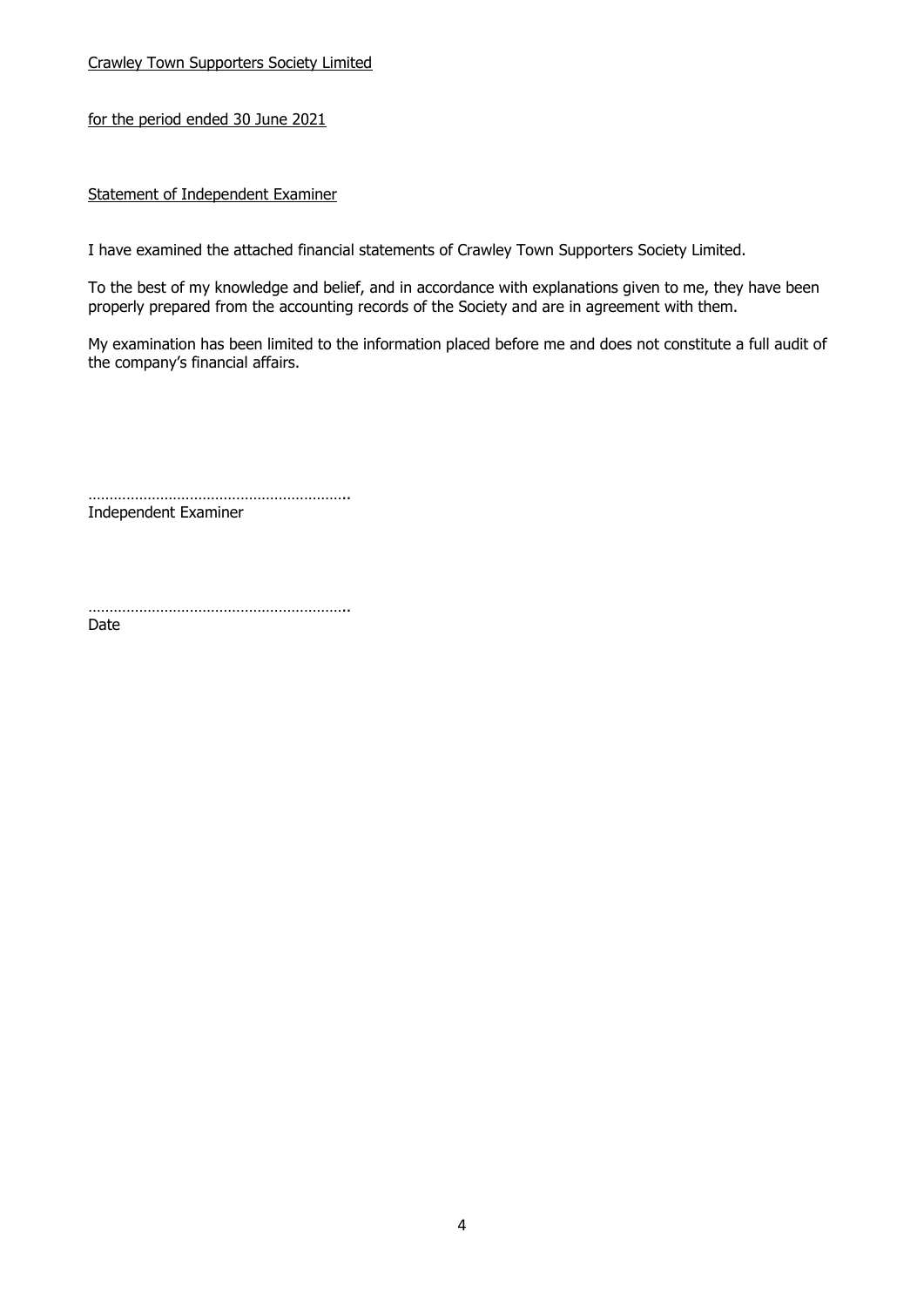### for the period ended 30 June 2021

### Guiding Principles

The Society is run on the following fundamental principles:

- Accountability through annual elections to the Society Board in line with Supporters Direct recommended practice
- Democracy by fully involving members in key decisions of the Society and operating in an engaging manner
- Inclusive by setting a membership fee which is affordable to all and open to all
- Open by being transparent in all our activities.

### Principal Aims

The Society's aims are to benefit the community by:

- 1. being the democratic and representative voice of the supporters of the Club and strengthening the bonds between the Club and the communities which it serves;
- 2. achieving the greatest possible supporter and community influence in the running and ownership of the Club;
- 3. promoting responsible and constructive community engagement by present and future members of the communities served by the Club and encouraging the Club to do the same;
- 4. operating democratically, fairly, sustainably, transparently and with financial responsibility and encouraging the Club to do the same;
- 5. being a positive, inclusive and representative organisation, open and accessible to all supporters of the Club regardless of their age, income, ethnicity, gender, disability, sexuality or religious or moral belief.

### Responsibilities of the Board

The Society Board is required to prepare financial statements, for each financial year, which give a true and fair view of the state of affairs of the society for that year. In preparing those financial statements, the Board is required to

- select suitable accounting policies and then apply them consistently;
- make judgements and estimates that are reasonable and prudent;
- follow applicable accounting standards, subject to any material departures disclosed and explained in the accounts;
- prepare the financial statements on the going concern basis unless it is inappropriate to presume that the company will continue in business.

The Society Board is responsible for keeping proper accounting records which disclose with reasonable accuracy at any time the financial position of the society and to enable the Society Board to ensure that the financial statements comply with the Industrial and Provident Societies Act 1965 and the Friendly and Provident Societies Act 1968. The Society Board is also responsible for safeguarding the assets of the society and hence for taking reasonable steps for the prevention and detection of fraud and other irregularities.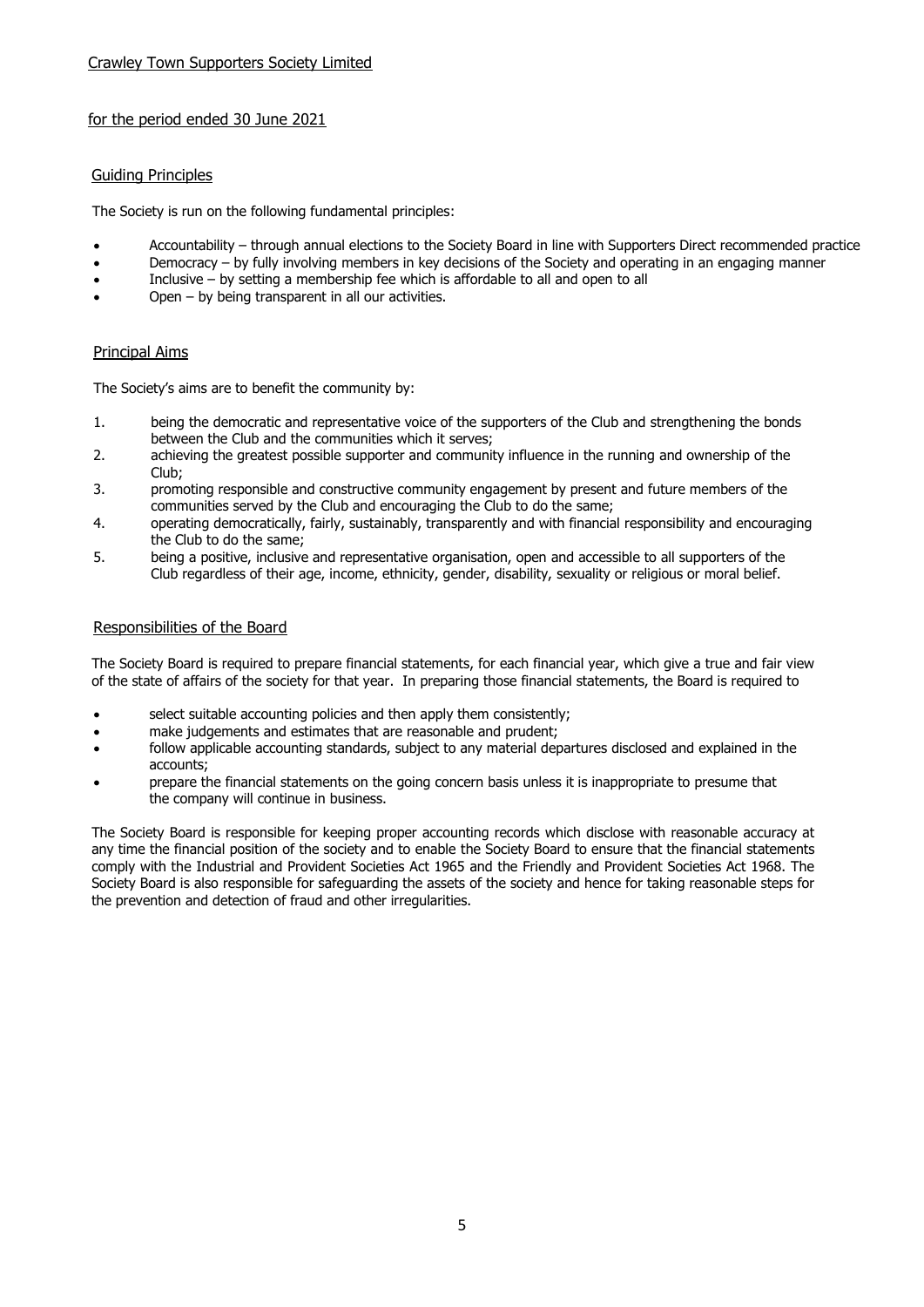# Profit and Loss Account

# for the period ended 30 June 2021

|                                        | June 2021   |             | June 2020   |       |
|----------------------------------------|-------------|-------------|-------------|-------|
|                                        | £           | £           | £           | £     |
| <b>Turnover</b>                        |             |             |             |       |
| Membership subscriptions and donations | $\pmb{0}$   |             | 51          |       |
| Travel income                          | $\mathbf 0$ |             | $\mathbf 0$ |       |
| Reds Rollover                          | 2,565       |             | 2,055       |       |
| Fund raising                           | 0           |             | $\mathbf 0$ |       |
| Other income                           | 0           |             | 40          |       |
|                                        |             | 2,565       |             | 2,146 |
| <b>Other income</b>                    |             |             |             |       |
| Deposit account interest               |             | $\mathbf 0$ |             | 0     |
|                                        |             | 2,565       |             | 2,146 |
| <b>Expenditure</b>                     |             |             |             |       |
| <b>Donations</b>                       | $\mathbf 0$ |             | 325         |       |
| IT costs                               | 144         |             | 72          |       |
| Membership costs                       | $\pmb{0}$   |             | $\pmb{0}$   |       |
| Reds Rollover                          | 1,435       |             | 883         |       |
| <b>Travel</b>                          | $\pmb{0}$   |             | $\mathbf 0$ |       |
| Community work                         | 0           |             | 0           |       |
| Printing, post & stationery            | 0           |             | 0           |       |
| Regulatory fees and subscriptions      | $\mathbf 0$ |             | 0           |       |
| Sundry expenses                        | 20          |             | 20          |       |
|                                        |             | 1,599       |             | 1,300 |
| NET PROFIT/LOSS                        |             | 966         |             | 846   |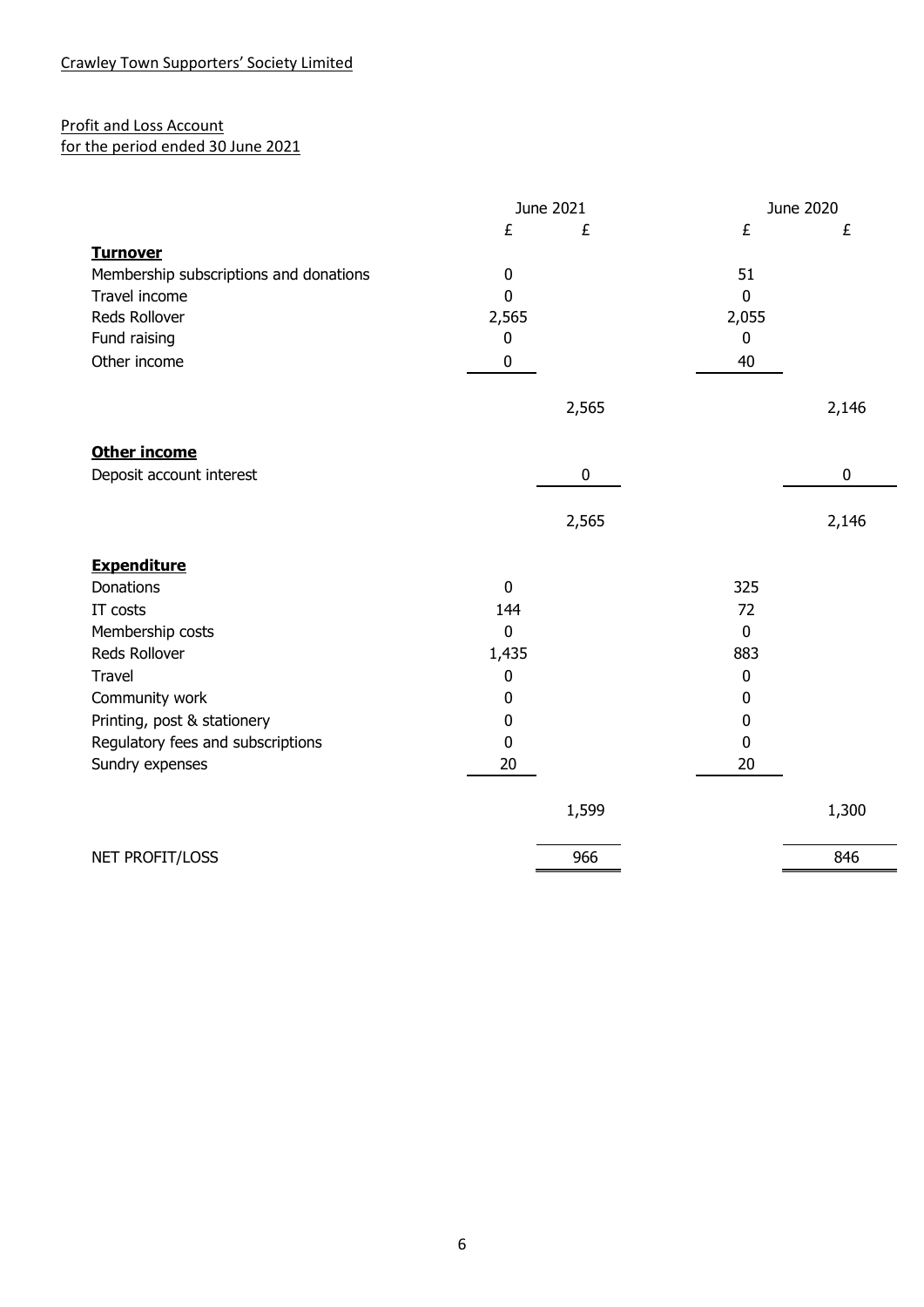## Balance Sheet 30 June 2021

|                                                     |   | June 2021<br>£        | June 2020<br>£        |
|-----------------------------------------------------|---|-----------------------|-----------------------|
| <b>CURRENT ASSETS</b>                               |   |                       |                       |
| Debtors and prepayments<br>Cash at bank and in hand | 4 | 0<br>20,806<br>20,806 | 0<br>21,743<br>21,743 |
| <b>LESS: CREDITORS</b>                              |   |                       |                       |
| Amounts falling due within one year                 | 5 | 97                    | $\mathbf 0$           |
| NET CURRENT ASSETS                                  |   | 22,709                | 21,743                |
| TOTAL ASSETS LESS CURRENT LIABILITIES               |   | 22,709                | 21,743                |
| <b>CAPITAL AND RESERVES</b>                         |   |                       |                       |
| Called up share capital                             | 6 | 0                     | 0                     |
| Profit and loss account                             | 7 | 22,709                | 21,743                |
|                                                     | 8 | 22,709                | 21,743                |

ON BEHALF OF THE BOARD:

........................................................................ **Treasurer** 

........................................................................ Board Member Approved by the Society Board on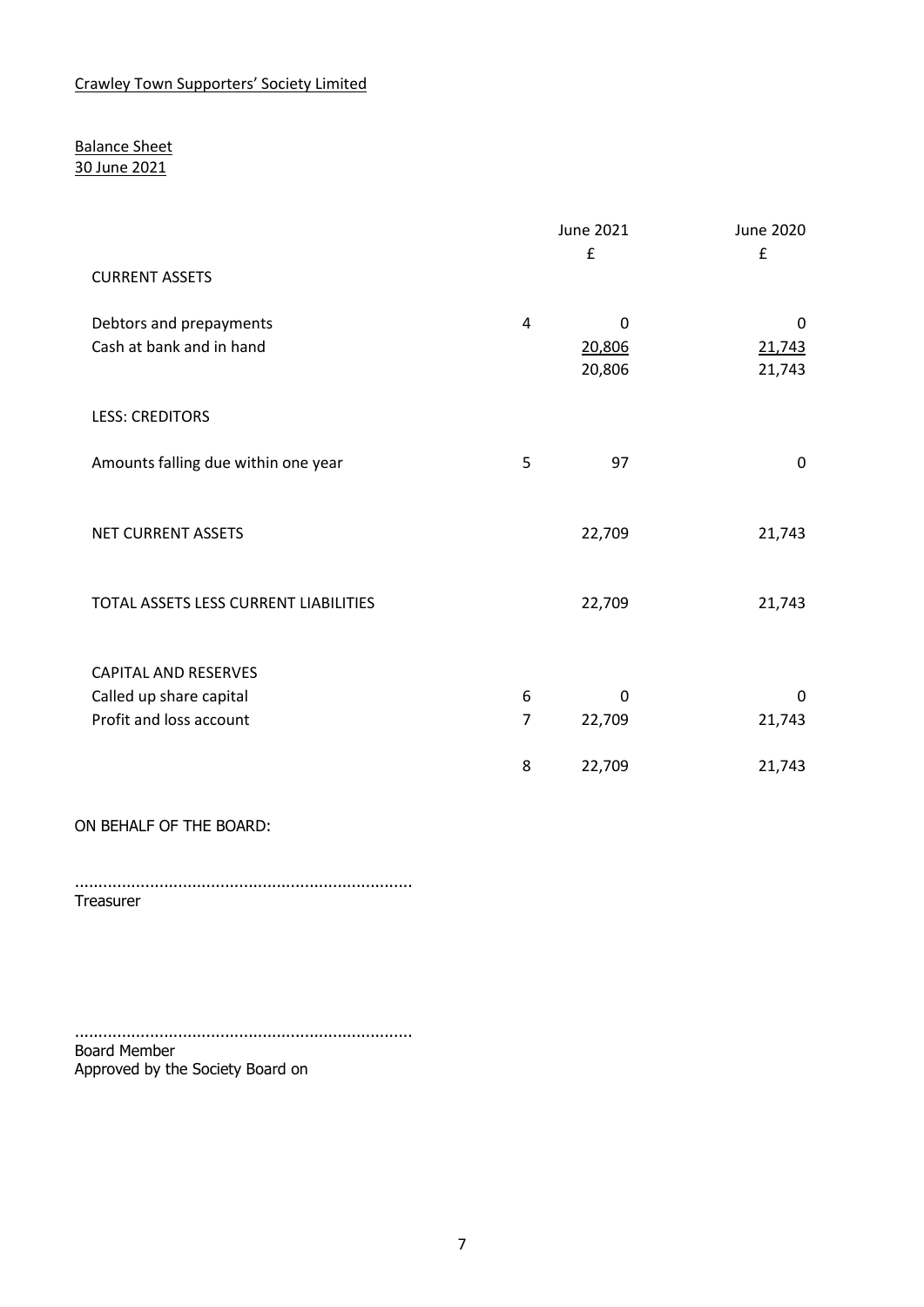Notes to the Financial Statements for the period ended 30 June 2021

### 1. **ACCOUNTING POLICIES**

### **Accounting convention**

The financial statements have been prepared under the historical cost convention.

#### **Financial Reporting Standard Number 1**

Exemption has been taken from preparing a cash flow statement on the grounds that the company qualifies as a small company.

#### **Turnover**

Turnover represents net invoiced sales of services, excluding value added tax.

### 2. **OPERATING PROFIT**

There were no further donations to the club for the supporter representative in 2021 (2020: Zero).

### 3. **TAXATION**

The society is treated for corporation tax purposes as being mutually trading and is not liable to UK corporation tax on its trading profits. Corporation tax is chargeable on non mutual income including investment income but no provision for corporation tax is necessary for this period. No provision for deferred taxation is made if there is reasonable evidence that such deferred taxation will not be payable in the foreseeable future.

### 4. **DEBTORS AND PREPAYMENTS: AMOUNTS FALLING DUE WITHIN ONE YEAR**

| Other debtors<br>$\Omega$ |
|---------------------------|
|                           |

### 5. **CREDITORS: AMOUNTS FALLING DUE WITHIN ONE YEAR**

|                                             | 0         |
|---------------------------------------------|-----------|
| 97                                          | 0         |
|                                             |           |
| June 2021                                   | June 2020 |
| Other creditors<br>Subscriptions in advance |           |